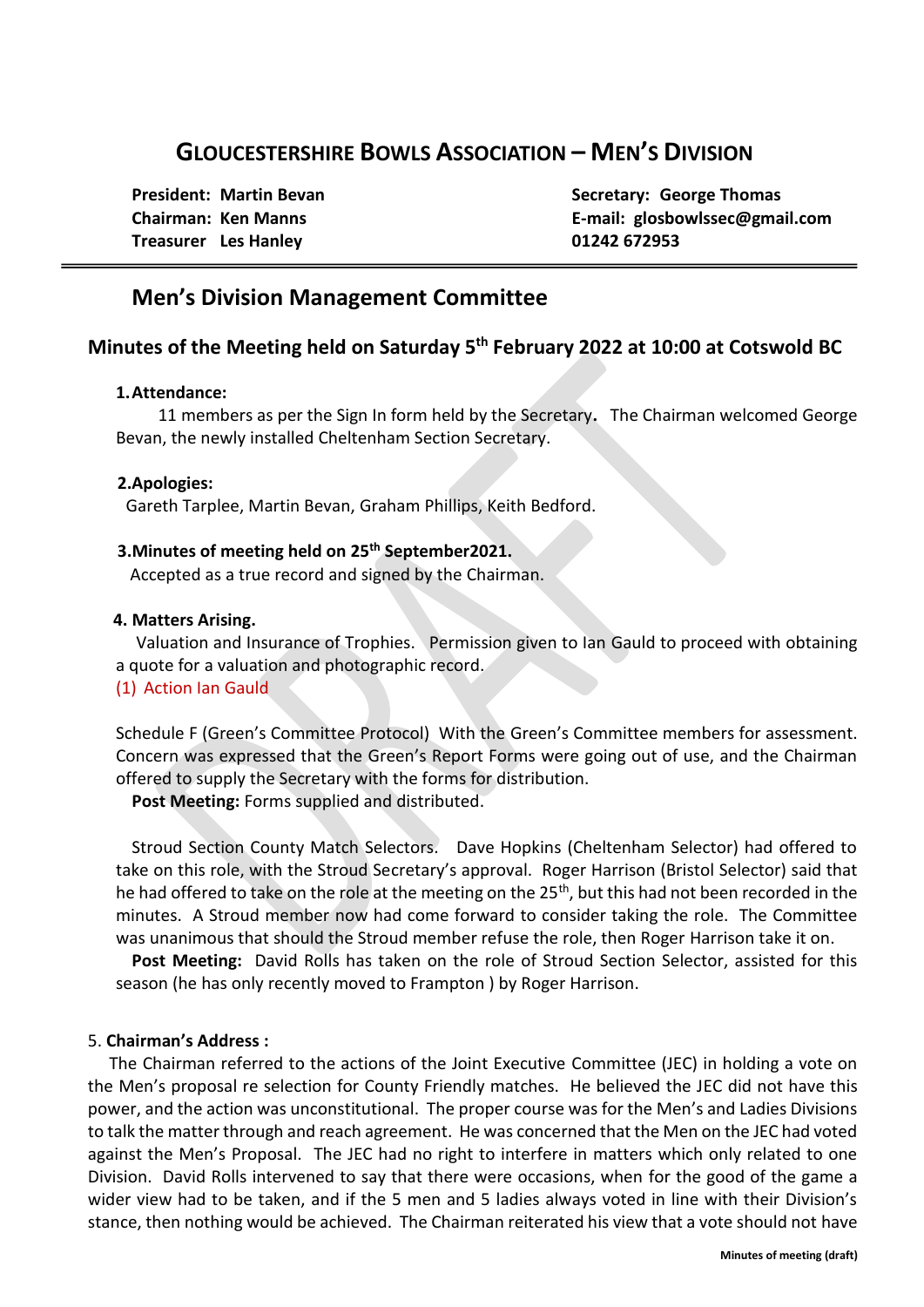been taken. The action of the JEC in holding such a vote reflected that they considered they were the ultimate arbiters on the Constitution. The Constitution was so vague and complicated in certain areas, that a re-consideration of the Constitution was needed. Especially in the lack of detailing the powers of the JEC, and restriction on input by the Clubs at the AGM, the lack of scrutiny of Schedules being an example. The Chairman was instructed, on behalf of the Men's Division to write to the JEC detailing our concerns over their application of the Constitution .

**Post Meeting:** Letter sent and circulated to Management Committee members.

 The Chairman expressed concern that the Men's BE Representative had failed to attend either JEC or Men's Management Meetings in the previous 12 months, failing to give apologies or reports.

The Secretary was instructed to contact the Representative and ascertain his willingness to remain in the role.

**Post Meeting:** BE Representative assures Chairman that he wishes to diligently pursue this role, ill health has prevented him from doing so. But he has improved.

#### **6. Secretary's Report:**

The Men's 2022 Yearbook had gone to the Printer's and the Secretary thanked all the contributors for their work and also the assistance he received from the County Administrator in the compilation and proof reading of the Yearbook.

The dates of Management and Delegates meetings for 2022 was raised and the meeting was of the opinion that meetings should not be held in the playing season. Accordingly, meetings would be held as listed at the end of these minutes. Should other meetings be required, they can be arranged.

#### **7.Treasurer's Report:**

The Treasurer wished permission to change the signatures on the Building Society and cheque accounts, as two of them were no longer involved on the Management Committee. He also wished to update the membership of the Finance Committee:

The following decisions were taken:

Building Society Account: Signatures – Les Hanley, Roger Harrison, George Thomas.

Proposed: Derek Turner, Seconded: Ian Gauld. Approved Unanimously.

Cheque Account: Signatures – Les Hanley, Roger Harrison, George Thomas.

Proposed: Robin Giles, Seconded: Ian Deakins. Approved Unanimously.

#### (1) Action: Les Hanley

Composition of Finance Committee: Les Hanley, Roger Harrison, Ken Manns, George Thomas Proposed: Ian Deakins, Seconded: David Rolls. Approved Unanimously.

The system of recompensing the Umpires & Markers through Ian Gauld worked well.

Financial matters requiring resolution by the Finance Committee included an allowance to the Chairman for storing County items, setting the President's allowance, ordering numbers for the newly designed County competitive shirt and purchasing flashes for the Men's Competitive matches, both Senior and Junior.

The Treasurer would compile a list of retained stock to accompany these minutes. ( Appendix A)

#### 8. **Fixture Secretary's Report :**

The locations of the following matches were confirmed: Men's v Ladies at Cam BC Bedford Touring Side at Tewkesbury BC Civil Service at Moreton in the March BC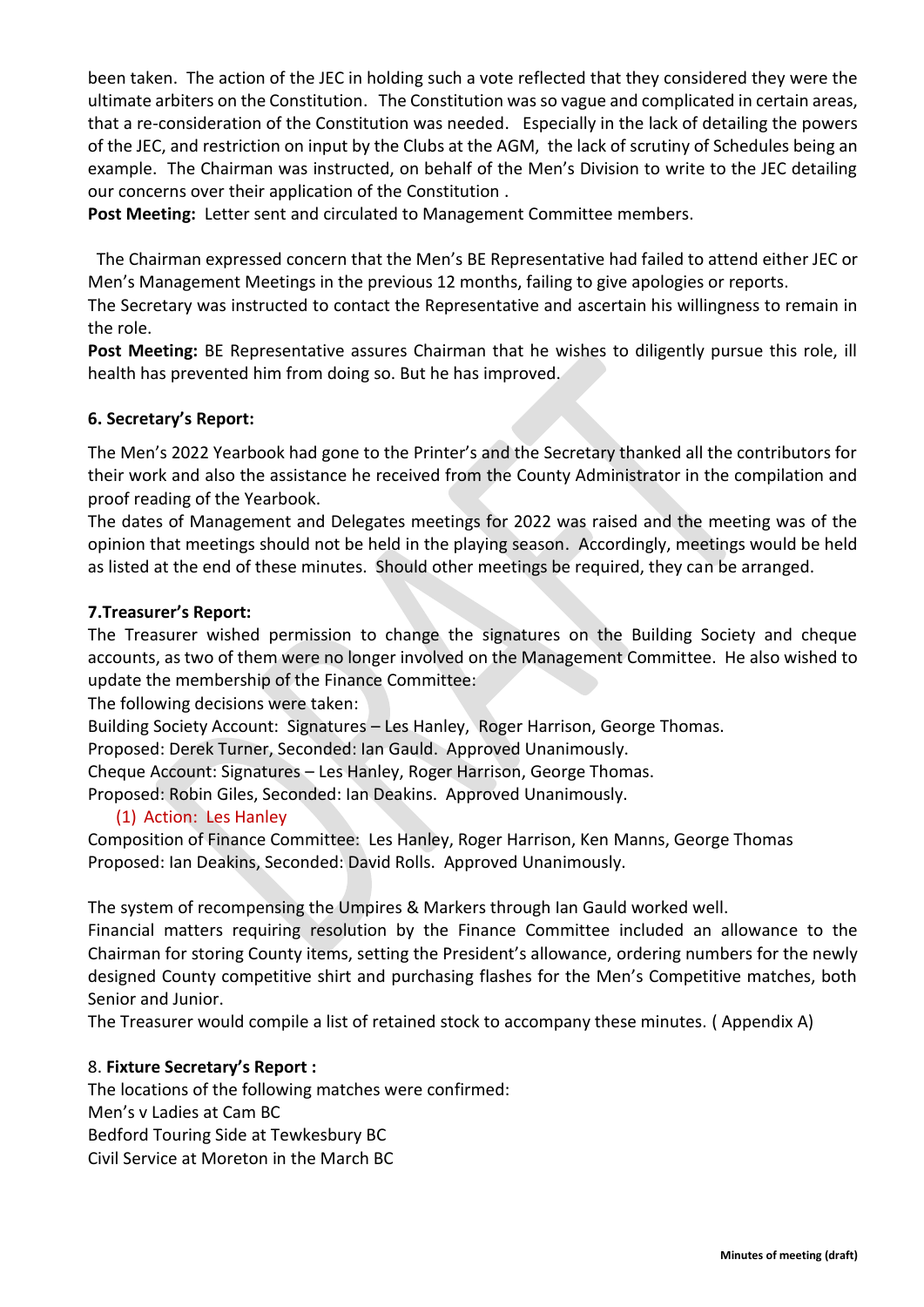#### **9. Competition Secretary's Report:**

It was confirmed that the Men's County trophies were not covered by Insurance.

#### **10. Team Manager Report**

In the absence of the Team manager, the Chairman read his report. The Middleton Cup trials would be on the 7<sup>th</sup> May against Oxford and 21<sup>st</sup> May against Wiltshire; and an internal trial on the 15<sup>th</sup> May. Round One is on the 18th June against Hereford at Worcester BC.

#### **11. Bowls England Representative Report:**

In the absence of the BE Representative there was no report.

The Secretary will represent the GBA Men's Division at the Bowls England Annual Meeting on the 19<sup>th</sup> February at Leicester. There are three proposals to be voted on, which had been circulated prior to the meeting, together with a commentary on them by Bowls England. These were briefly discussed and then voted upon with the following result:

Proposal 10.1 Reinstate the Presentation Evening – 7 in favour, 3 abstentions

Proposal 10.2 Reinstate medal presentations at Nationals – Unanimous in favour.

Proposal 10.3 Reinstate Middleton Cup to 2019 League format – Unanimous in favour'

The Secretary will act in accordance with this vote.

#### (1) Action: George Thomas

#### **12. Report from Sections:**

Bristol Section reported that no Clubs had disappeared as a result of the initial excessive rental rise place on them by Bristol Council. Thanks mainly to the intervention of the County Administrator a more realistic rental had been arrived at and appeared affordable to the Clubs concerned.

Gloucester Section would have to make arrangement for the reporting of County Competition results if their Competition Secretary was still indisposed in Hospital.

**Post Meeting:** Chairman and Gloucester Competition Secretary confident that he will be able to carry out his duties.

Cheltenham and Stroud had nothing to report.

#### **11. Any Other Business:**

There being no other business the meeting closed at 12.30pm

#### **12 Date of next Meetings:**

Delegates Meeting: 26th March 2022 and 15th October 2022 Management Meeting: 24<sup>th</sup> September 2022